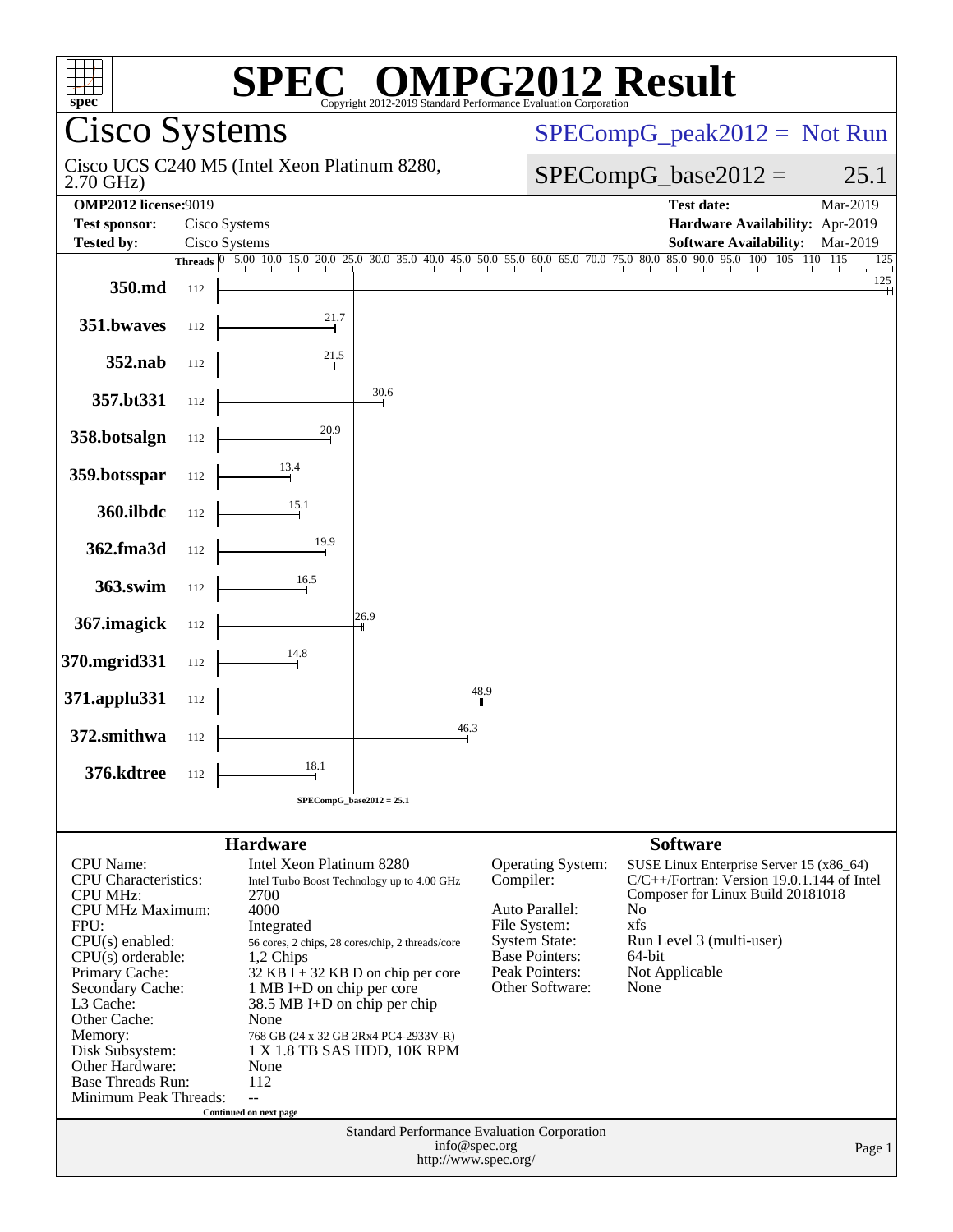

# SPI<br>Cisco Systems

#### Cisco UCS C240 M5 (Intel Xeon Platinum 8280,

[SPECompG\\_peak2012 =](http://www.spec.org/auto/omp2012/Docs/result-fields.html#SPECompGpeak2012) Not Run

#### $SPECompG_base2012 = 25.1$  $SPECompG_base2012 = 25.1$

2.70 GHz)

**[OMP2012 license:](http://www.spec.org/auto/omp2012/Docs/result-fields.html#OMP2012license)**9019 **[Test date:](http://www.spec.org/auto/omp2012/Docs/result-fields.html#Testdate)** Mar-2019

[Maximum Peak Threads:](http://www.spec.org/auto/omp2012/Docs/result-fields.html#MaximumPeakThreads) --

**[Test sponsor:](http://www.spec.org/auto/omp2012/Docs/result-fields.html#Testsponsor)** Cisco Systems **[Hardware Availability:](http://www.spec.org/auto/omp2012/Docs/result-fields.html#HardwareAvailability)** Apr-2019 **[Tested by:](http://www.spec.org/auto/omp2012/Docs/result-fields.html#Testedby)** Cisco Systems **[Software Availability:](http://www.spec.org/auto/omp2012/Docs/result-fields.html#SoftwareAvailability)** Mar-2019

|                  |                                                                                                                                                                                                                                                                                                                                                                                                                                                                                                                                                 |                                                                                          |             |                          |       | <b>Results Table</b>                                                                                                                                                                               |       |  |                        |              |                |  |              |                |       |
|------------------|-------------------------------------------------------------------------------------------------------------------------------------------------------------------------------------------------------------------------------------------------------------------------------------------------------------------------------------------------------------------------------------------------------------------------------------------------------------------------------------------------------------------------------------------------|------------------------------------------------------------------------------------------|-------------|--------------------------|-------|----------------------------------------------------------------------------------------------------------------------------------------------------------------------------------------------------|-------|--|------------------------|--------------|----------------|--|--------------|----------------|-------|
|                  |                                                                                                                                                                                                                                                                                                                                                                                                                                                                                                                                                 |                                                                                          |             | <b>Peak</b>              |       |                                                                                                                                                                                                    |       |  |                        |              |                |  |              |                |       |
| <b>Benchmark</b> | Threads Seconds                                                                                                                                                                                                                                                                                                                                                                                                                                                                                                                                 |                                                                                          | Ratio       | Seconds                  | Ratio | Seconds                                                                                                                                                                                            | Ratio |  | <b>Threads Seconds</b> | <b>Ratio</b> | <b>Seconds</b> |  | <b>Ratio</b> | <b>Seconds</b> | Ratio |
| 350.md           | 112                                                                                                                                                                                                                                                                                                                                                                                                                                                                                                                                             | 37.3                                                                                     | 124         | 37.1                     | 125   | 37.1                                                                                                                                                                                               | 125   |  |                        |              |                |  |              |                |       |
| 351.bwayes       | 112                                                                                                                                                                                                                                                                                                                                                                                                                                                                                                                                             | 208                                                                                      | 21.7        | 209                      | 21.7  | 208                                                                                                                                                                                                | 21.7  |  |                        |              |                |  |              |                |       |
| 352.nab          | 112                                                                                                                                                                                                                                                                                                                                                                                                                                                                                                                                             | 181                                                                                      | 21.5        | 180                      | 21.6  | 181                                                                                                                                                                                                | 21.5  |  |                        |              |                |  |              |                |       |
| 357.bt331        | 112                                                                                                                                                                                                                                                                                                                                                                                                                                                                                                                                             | 155                                                                                      | 30.6        | 155                      | 30.6  | <u>155</u>                                                                                                                                                                                         | 30.6  |  |                        |              |                |  |              |                |       |
| 358.botsalgn     | 112                                                                                                                                                                                                                                                                                                                                                                                                                                                                                                                                             | 208                                                                                      | 20.9        | 208                      | 20.9  | 208                                                                                                                                                                                                | 20.9  |  |                        |              |                |  |              |                |       |
| 359.botsspar     | 112                                                                                                                                                                                                                                                                                                                                                                                                                                                                                                                                             | 393                                                                                      | 13.4        | 393                      | 13.4  | 393                                                                                                                                                                                                | 13.4  |  |                        |              |                |  |              |                |       |
| 360.ilbdc        | 112                                                                                                                                                                                                                                                                                                                                                                                                                                                                                                                                             | 236                                                                                      | 15.1        | 237                      | 15.0  | 236                                                                                                                                                                                                | 15.1  |  |                        |              |                |  |              |                |       |
| 362.fma3d        | 112                                                                                                                                                                                                                                                                                                                                                                                                                                                                                                                                             | 191                                                                                      | 19.9        | 192                      | 19.8  | <u>191</u>                                                                                                                                                                                         | 19.9  |  |                        |              |                |  |              |                |       |
| 363.swim         | 112                                                                                                                                                                                                                                                                                                                                                                                                                                                                                                                                             | 275                                                                                      | 16.5        | 275                      | 16.5  | 275                                                                                                                                                                                                | 16.5  |  |                        |              |                |  |              |                |       |
| 367. imagick     | 112                                                                                                                                                                                                                                                                                                                                                                                                                                                                                                                                             | 263                                                                                      | 26.7        | 260                      | 27.0  | 261                                                                                                                                                                                                | 26.9  |  |                        |              |                |  |              |                |       |
| 370.mgrid331     | 112                                                                                                                                                                                                                                                                                                                                                                                                                                                                                                                                             | 300                                                                                      | 14.8        | 299                      | 14.8  | 299                                                                                                                                                                                                | 14.8  |  |                        |              |                |  |              |                |       |
| 371.applu331     | 112                                                                                                                                                                                                                                                                                                                                                                                                                                                                                                                                             | 125                                                                                      | 48.6        | 124                      | 48.9  | 124                                                                                                                                                                                                | 49.0  |  |                        |              |                |  |              |                |       |
| 372.smithwa      | 112                                                                                                                                                                                                                                                                                                                                                                                                                                                                                                                                             | 116                                                                                      | 46.3        | 116                      | 46.2  | 116                                                                                                                                                                                                | 46.3  |  |                        |              |                |  |              |                |       |
| 376.kdtree       | 112                                                                                                                                                                                                                                                                                                                                                                                                                                                                                                                                             | 249                                                                                      | <b>18.1</b> | 249                      | 18.1  | 248                                                                                                                                                                                                | 18.1  |  |                        |              |                |  |              |                |       |
|                  |                                                                                                                                                                                                                                                                                                                                                                                                                                                                                                                                                 |                                                                                          |             |                          |       | Results appear in the order in which they were run. Bold underlined text indicates a median measurement.                                                                                           |       |  |                        |              |                |  |              |                |       |
|                  | Revision 563 of 2016-06-10 (097295389cf6073d8c3b03fa376740a5)<br>running on linux-3age Sun Apr 7 13:07:19 2019<br>This section contains SUT (System Under Test) info as seen by<br>some common utilities.<br>http://www.spec.org/omp2012/Docs/config.html#sysinfo<br>From /proc/cpuinfo<br>model name: $Intel(R)$ Xeon $(R)$ Platinum 8280 CPU @ 2.70GHz<br>cores, siblings (Caution: counting these is hw and system dependent.<br>following excerpts from /proc/cpuinfo might not be reliable. Use with<br>caution.)<br>cache size : 39424 KB | 112 "processors"<br>cpu cores : 28<br>siblings<br>25 26 27 28 29 30<br>25 26 27 28 29 30 | : 56        | 2 "physical id"s (chips) |       | To remove or add to this section, see:<br>physical 0: cores 0 1 2 3 4 5 6 8 9 10 11 12 13 14 16 17 18 19 20 21 22 24<br>physical 1: cores 0 1 2 3 4 5 6 8 9 10 11 12 13 14 16 17 18 19 20 21 22 24 |       |  |                        |              |                |  |              | The            |       |
|                  |                                                                                                                                                                                                                                                                                                                                                                                                                                                                                                                                                 |                                                                                          |             |                          |       | Continued on next page                                                                                                                                                                             |       |  |                        |              |                |  |              |                |       |
|                  | <b>Standard Performance Evaluation Corporation</b><br>info@spec.org<br>http://www.spec.org/                                                                                                                                                                                                                                                                                                                                                                                                                                                     |                                                                                          |             |                          |       |                                                                                                                                                                                                    |       |  |                        |              |                |  |              | Page 2         |       |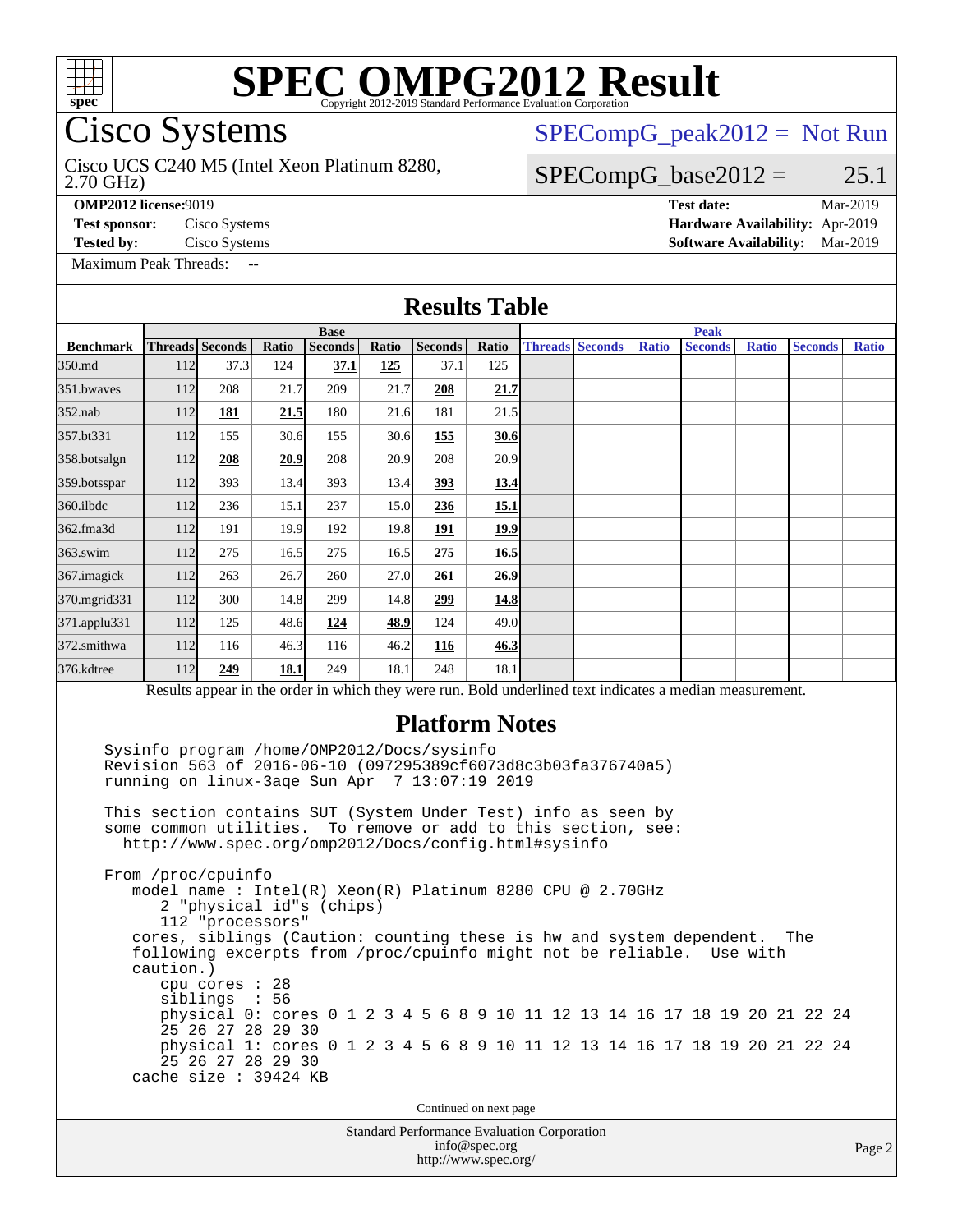

Cisco Systems

 $SPECompG_peak2012 = Not Run$  $SPECompG_peak2012 = Not Run$ 

2.70 GHz) Cisco UCS C240 M5 (Intel Xeon Platinum 8280,

 $SPECompG_base2012 = 25.1$  $SPECompG_base2012 = 25.1$ 

**[OMP2012 license:](http://www.spec.org/auto/omp2012/Docs/result-fields.html#OMP2012license)**9019 **[Test date:](http://www.spec.org/auto/omp2012/Docs/result-fields.html#Testdate)** Mar-2019 **[Test sponsor:](http://www.spec.org/auto/omp2012/Docs/result-fields.html#Testsponsor)** Cisco Systems **[Hardware Availability:](http://www.spec.org/auto/omp2012/Docs/result-fields.html#HardwareAvailability)** Apr-2019 **[Tested by:](http://www.spec.org/auto/omp2012/Docs/result-fields.html#Testedby)** Cisco Systems **[Software Availability:](http://www.spec.org/auto/omp2012/Docs/result-fields.html#SoftwareAvailability)** Mar-2019

#### **[Platform Notes \(Continued\)](http://www.spec.org/auto/omp2012/Docs/result-fields.html#PlatformNotes)**

Standard Performance Evaluation Corporation [info@spec.org](mailto:info@spec.org) <http://www.spec.org/> Page 3 From /proc/meminfo MemTotal: 791189940 kB HugePages\_Total: 0<br>Hugepagesize: 2048 kB Hugepagesize: From /etc/\*release\* /etc/\*version\* os-release: NAME="SLES" VERSION="15" VERSION\_ID="15" PRETTY NAME="SUSE Linux Enterprise Server 15" ID="sles" ID\_LIKE="suse" ANSI\_COLOR="0;32" CPE\_NAME="cpe:/o:suse:sles:15" uname -a: Linux linux-3aqe 4.12.14-23-default #1 SMP Tue May 29 21:04:44 UTC 2018 (cd0437b) x86\_64 x86\_64 x86\_64 GNU/Linux run-level 3 Apr 7 00:47 SPEC is set to: /home/OMP2012 Filesystem Type Size Used Avail Use% Mounted on /dev/sda2 xfs 1.8T 64G 1.7T 4% / Additional information from dmidecode: Warning: Use caution when you interpret this section. The 'dmidecode' program reads system data which is "intended to allow hardware to be accurately determined", but the intent may not be met, as there are frequent changes to hardware, firmware, and the "DMTF SMBIOS" standard. BIOS Cisco Systems, Inc. C240M5.4.0.3.34.0301190218 03/01/2019 Memory: 24x 0xCE00 M393A4K40CB2-CVF 32 GB 2 rank 2933 MT/s, configured at 2934 MT/s (End of data from sysinfo program) **[General Notes](http://www.spec.org/auto/omp2012/Docs/result-fields.html#GeneralNotes)** ======================================================================== BIOS settings notes: Transparent Huge Pages enabled with: echo always > /sys/kernel/mm/transparent\_hugepage/enabled BIOS settings notes: Intel HyperThreading Technology set to Enabled CPU performance set to Enterprise Power Performance Tuning set to OS Sub Numa Clustering (SNC) set to Disabled IMC Interleaving set to Auto General OMP Library Settings Continued on next page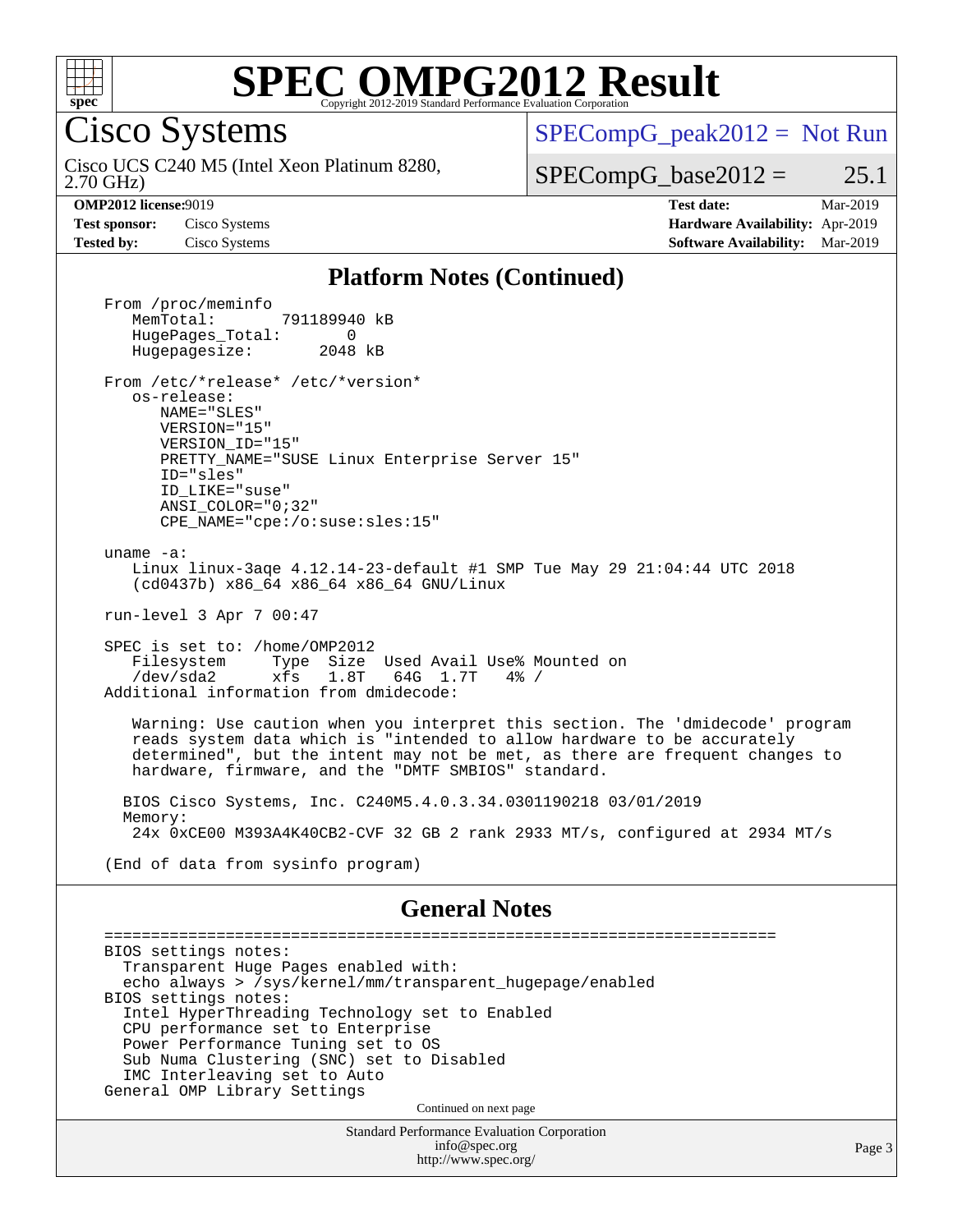

Cisco Systems

Cisco UCS C240 M5 (Intel Xeon Platinum 8280,  $SPECompG_peak2012 = Not Run$  $SPECompG_peak2012 = Not Run$ 

 $SPECompG_base2012 = 25.1$  $SPECompG_base2012 = 25.1$ 

#### 2.70 GHz)

**[OMP2012 license:](http://www.spec.org/auto/omp2012/Docs/result-fields.html#OMP2012license)**9019 **[Test date:](http://www.spec.org/auto/omp2012/Docs/result-fields.html#Testdate)** Mar-2019 **[Test sponsor:](http://www.spec.org/auto/omp2012/Docs/result-fields.html#Testsponsor)** Cisco Systems **[Hardware Availability:](http://www.spec.org/auto/omp2012/Docs/result-fields.html#HardwareAvailability)** Apr-2019 **[Tested by:](http://www.spec.org/auto/omp2012/Docs/result-fields.html#Testedby)** Cisco Systems **[Software Availability:](http://www.spec.org/auto/omp2012/Docs/result-fields.html#SoftwareAvailability)** Mar-2019

#### **[General Notes \(Continued\)](http://www.spec.org/auto/omp2012/Docs/result-fields.html#GeneralNotes)**

 ENV\_KMP\_LIBRARY=turnaround ENV\_OMP\_SCHEDULE=static ENV\_KMP\_BLOCKTIME=200 ENV\_KMP\_STACKSIZE=702M ENV\_OMP\_DYNAMIC=FALSE ENV\_OMP\_NESTED=FALSE

 ======================================================================== General base OMP Library Settings ENV\_KMP\_AFFINITY=compact,1 ======================================================================== Spectre and Meltdown Yes: The test sponsor attests, as of date of publication, that CVE-2017-5754 (Meltdown) is mitigated in the system as tested and documented. Yes: The test sponsor attests, as of date of publication, that CVE-2017-5753 (Spectre variant 1) is mitigated in the system as tested and documented. Yes: The test sponsor attests, as of date of publication, that CVE-2017-5715 (Spectre variant 2) is mitigated in the system as tested and documented.

## **[Base Compiler Invocation](http://www.spec.org/auto/omp2012/Docs/result-fields.html#BaseCompilerInvocation)**

[C benchmarks](http://www.spec.org/auto/omp2012/Docs/result-fields.html#Cbenchmarks): [icc](http://www.spec.org/omp2012/results/res2019q2/omp2012-20190312-00165.flags.html#user_CCbase_intel_icc_a87c68a857bc5ec5362391a49d3a37a6)

[C++ benchmarks:](http://www.spec.org/auto/omp2012/Docs/result-fields.html#CXXbenchmarks) [icpc](http://www.spec.org/omp2012/results/res2019q2/omp2012-20190312-00165.flags.html#user_CXXbase_intel_icpc_2d899f8d163502b12eb4a60069f80c1c)

[Fortran benchmarks](http://www.spec.org/auto/omp2012/Docs/result-fields.html#Fortranbenchmarks): [ifort](http://www.spec.org/omp2012/results/res2019q2/omp2012-20190312-00165.flags.html#user_FCbase_intel_ifort_8a5e5e06b19a251bdeaf8fdab5d62f20)

### **[Base Portability Flags](http://www.spec.org/auto/omp2012/Docs/result-fields.html#BasePortabilityFlags)**

 350.md: [-FR](http://www.spec.org/omp2012/results/res2019q2/omp2012-20190312-00165.flags.html#user_baseFPORTABILITY350_md_f-FR) 357.bt331: [-mcmodel=medium](http://www.spec.org/omp2012/results/res2019q2/omp2012-20190312-00165.flags.html#user_basePORTABILITY357_bt331_f-mcmodel_3a41622424bdd074c4f0f2d2f224c7e5) 363.swim: [-mcmodel=medium](http://www.spec.org/omp2012/results/res2019q2/omp2012-20190312-00165.flags.html#user_basePORTABILITY363_swim_f-mcmodel_3a41622424bdd074c4f0f2d2f224c7e5) 367.imagick: [-std=c99](http://www.spec.org/omp2012/results/res2019q2/omp2012-20190312-00165.flags.html#user_baseCPORTABILITY367_imagick_f-std_2ec6533b6e06f1c4a6c9b78d9e9cde24)

## **[Base Optimization Flags](http://www.spec.org/auto/omp2012/Docs/result-fields.html#BaseOptimizationFlags)**

[C benchmarks](http://www.spec.org/auto/omp2012/Docs/result-fields.html#Cbenchmarks): [-O3](http://www.spec.org/omp2012/results/res2019q2/omp2012-20190312-00165.flags.html#user_CCbase_f-O3) [-qopenmp](http://www.spec.org/omp2012/results/res2019q2/omp2012-20190312-00165.flags.html#user_CCbase_f-qopenmp) [-ipo](http://www.spec.org/omp2012/results/res2019q2/omp2012-20190312-00165.flags.html#user_CCbase_f-ipo_84062ab53814f613187d02344b8f49a7) [-xHost](http://www.spec.org/omp2012/results/res2019q2/omp2012-20190312-00165.flags.html#user_CCbase_f-xHost) [-ansi-alias](http://www.spec.org/omp2012/results/res2019q2/omp2012-20190312-00165.flags.html#user_CCbase_f-ansi-alias)

[C++ benchmarks:](http://www.spec.org/auto/omp2012/Docs/result-fields.html#CXXbenchmarks) [-O3](http://www.spec.org/omp2012/results/res2019q2/omp2012-20190312-00165.flags.html#user_CXXbase_f-O3) [-qopenmp](http://www.spec.org/omp2012/results/res2019q2/omp2012-20190312-00165.flags.html#user_CXXbase_f-qopenmp) [-ipo](http://www.spec.org/omp2012/results/res2019q2/omp2012-20190312-00165.flags.html#user_CXXbase_f-ipo_84062ab53814f613187d02344b8f49a7) [-xHost](http://www.spec.org/omp2012/results/res2019q2/omp2012-20190312-00165.flags.html#user_CXXbase_f-xHost) [-ansi-alias](http://www.spec.org/omp2012/results/res2019q2/omp2012-20190312-00165.flags.html#user_CXXbase_f-ansi-alias)

Continued on next page

Standard Performance Evaluation Corporation [info@spec.org](mailto:info@spec.org) <http://www.spec.org/>